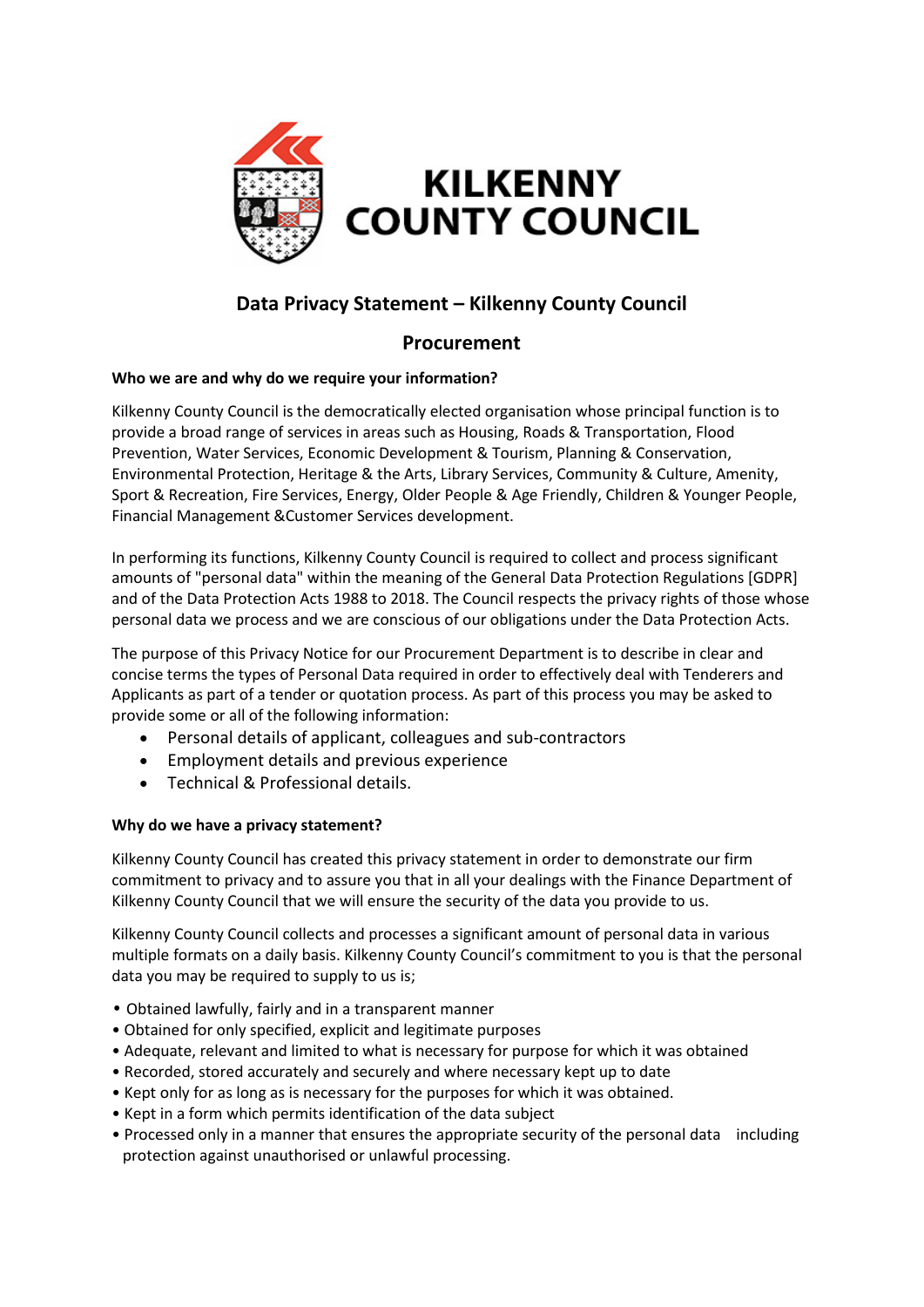## **Data protection Policy**

Kilkenny County Council has a detailed Data Protection Policy which goes into more detail on how we as a public body are committed to ensuring the security of any personal data you provide to us. [https://www.kilkennycoco.ie/eng/Your\\_Council/Data-Protection/Data-Protection.html](https://www.kilkennycoco.ie/eng/Your_Council/Data-Protection/Data-Protection.html)

## **What personal data do we need?**

The types of personal data you may be asked to supply can be categorised as follows,

- Contact details to allow for efficient communication, name, address, email address, phone number, eircode / post code
- Tax reference number / PPNS
- Tax Status
- Curriculum Vitae
- Financial Statement, Turnover etc
- References
- Insurance Details
- Declaration of personal circumstances as per Article 57 of Directive 2014/24/EU
- Confirmation of adherence to Statutory Obligations
- Manpower levels
- Environmental Management Policy

## **Sharing Information**

The Council may share your information internally (within the Council) in accordance with statutory obligations. In addition, the Council may share your information with third parties in accordance with statutory and regulatory obligations. Where this is required the Council shall have regard to the security and integrity of the data and will minimise the data shared.

Third parties that we may share this information with may include some of the following:

- Revenue
- Insurance Brokers / Agencies and Companies
- Members of a Tender Evaluation Committee
- The suppliers of the etenders.gov.ie website
- Kilkenny County Council's Legal Advisors

### **Legal and Regulatory Obligations**

- Directive 2014/24/EU of the European Parliament and of the Council on Public Procurement
- Irish Regulations S.I 284 European Union(Award of Public Authority Contracts) Regulations 2016
- Department of Housing, Planning and Local Government Circulars

There may be a limited number of circumstances whereby the Procurement Department relies on consent for the processing of personal data. In such circumstances the data subject has the right to withdraw consent to the processing of his or her personal data at any time.